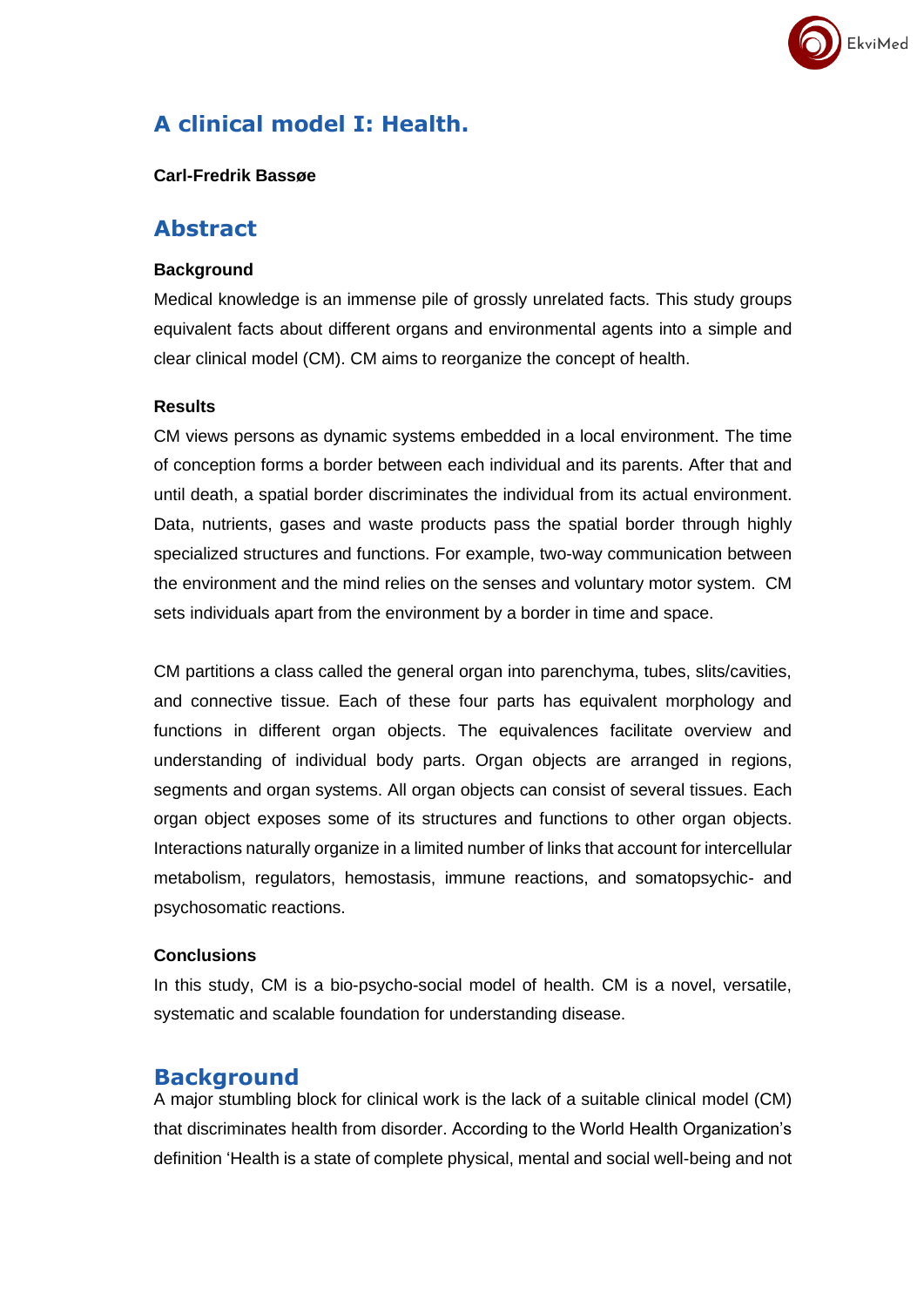merely the absence of disease or infirmity.' (WHO 2017). Huber and coworkers propose the formulation of health as the ability to adapt and to self-manage (Huber 2011). These definitions tell nothing about central clinical concepts such as disordered organ function, etiology and pathogenesis, which are required for precision medicine (Collins 2015). Also, they do not discriminate favorable from harmful environmental agents. Therefore, WHO's and Huber's health definitions are difficult to use in clinical practice.

According to Canguilhem well-being is not felt (Canguilhem 2015:234). Rather, health is a multidimensional construct (CDC 2000). The variables include life expectancy, physiologic functions, emotional and cognitive functions, and perceptions about present and future health. In this study, health means the absence of symptoms and signs, and laboratory findings within the reference range.

The term model means different things in different sciences (Black 1962, Rumbaugh 1991, Clarke 2001, Bailer-Jones 2002, Diaconescu 2008, Chang 2012). A model is an abstraction of something for the purpose of understanding it (Rumbaugh 1991). A model may also contain a set of initial conditions that can be replaced during the development of a research program (Lakatos 1992). Here, the word model emphasizes global structures, properties, functions and relations between objects.

Systems consist of components that interact and are often organized in a hierarchy of subsystems (Klir 1985, Laszlo 2002, Weinberg 2001, Fridman 2004, Ravasz 2002) called life's complexity hierarchy (Oltvai 2002). Systems mount a well-defined border but are open to their environment (Watkins 2008). The behavior of systems is irreducible to their component parts and often display emergent functions (Cohen 1986, Johnson 2001, Deco 2008, Riddoch 2010). Systems biology mostly concerns cells and cell organelles (ISB 2017). CM embraces all these levels.

The biological and the psychosocial domains are governed by different types of "laws" (Popper 2011). The biological domain is ruled by immutable physical universal laws that can be used in technologies such as in the treatment of disease. Normative "laws" on the other hand, vary in space-time and are modified by human will. Psychosocial and sociopsychic acts and their consequences operate within the normative domain. Biopsychosocial models vary considerably in structure and content (Botelho 1996, Engel 1977, Engel 1980, Goldberg 1992, Wulff 1993). Some hold that biopsychosocial disease models is nothing more than a linguistic construction (Kirkengen 2002).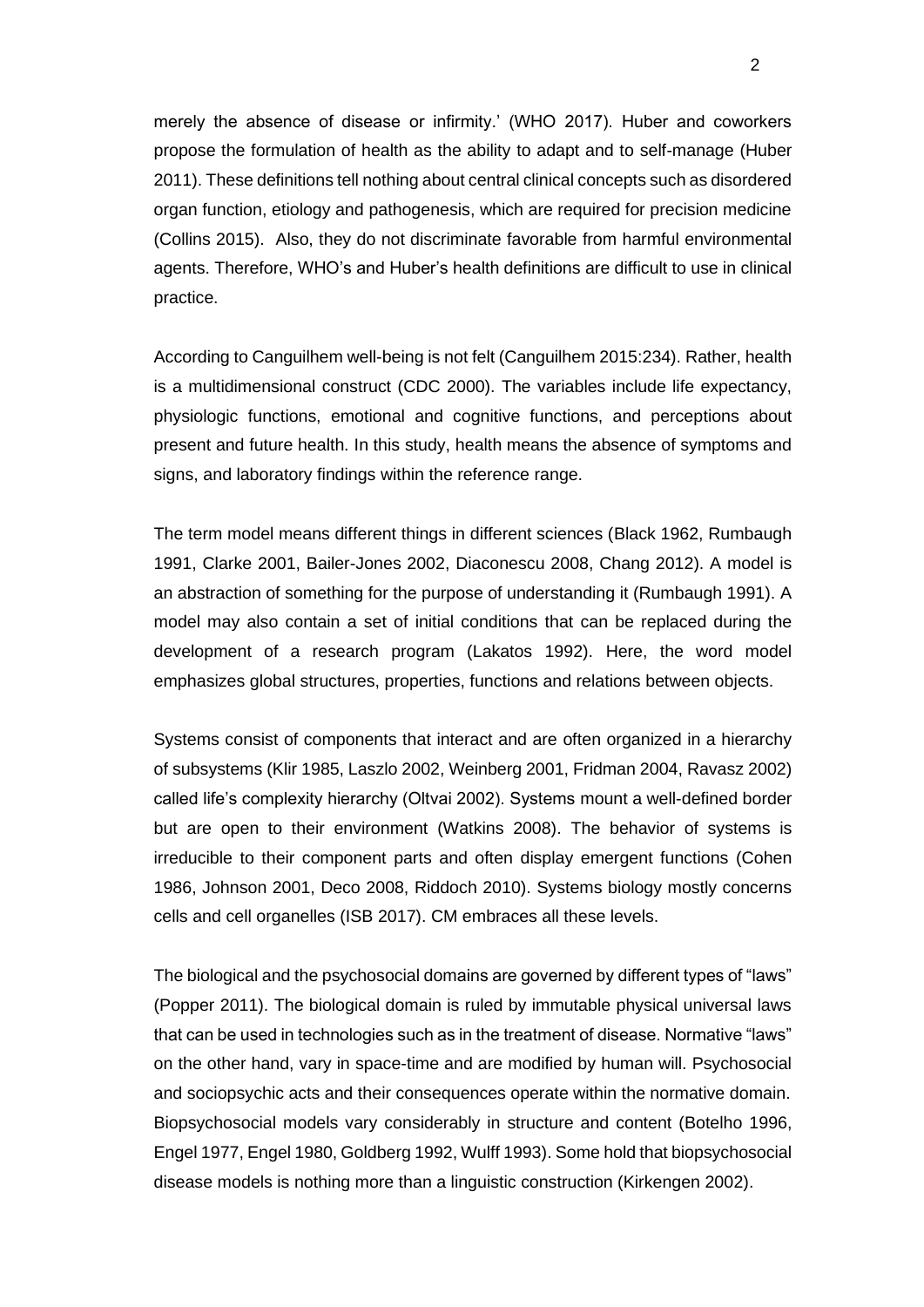CM reorganizes and extends earlier biopsychosocial models and supplies a foundation for clinical decision-making. This study describes a CM of health. It models individuals that are well adapted to their physical and social environment and have an average life expectancy. Subsequent studies extend CM to disease and show that CM is founded on a consistent formal theory.

## **References**

Ahmad S, Hur S. Helicases in Antiviral Immunity: Dual Properties as Sensors and Effectors. Trends Biochem Sci. 2015;40:576-585. <https://www.ncbi.nlm.nih.gov/pmc/articles/PMC4584414/> (Accessed 2018/4/27)

Ainsworth C. Sex redefined. Nature 2015;518:288–91. <https://www.nature.com/news/sex-redefined-1.16943> (Accessed 2018/12/21)

Armstrong DM. What is consciousness? In: Heil J (Ed.) Philosophy of mind. A guide and anthology. Oxford: Oxford UP; 2011. p. 607-16.

Bagher P, Segal SS. Regulation of blood flow in the microcirculation: role of conducted vasodilation. Acta Physiol (Oxf). 2011;202:271-84. <https://www.ncbi.nlm.nih.gov/pmc/articles/PMC3115483/> (Accessed 2018/4/14)

Bailer-Jones DN. Models, metaphors and analogies. In: Machamer P, Silberstein M (Eds.) The Blackwell guide to the philosophy of science. Blackwell, New York, 2002, p. 108-27.

Bannister R. Brain's clinical neurology. Oxford UP, London, 1969.

Bassøe C-F, Li N, Ragheb K, Lawler G, Sturgis J and Robinson JP: Cytometric Investigations of Phagosomes, Mitochondria, and Acidic granules in Human Neutrophils. Cytometry. 2003;51B:21-29. <https://onlinelibrary.wiley.com/doi/epdf/10.1002/cyto.b.10003> (Accessed 2018/6/6)

Bassøe C-F. A clinical model. II: Disorder, etiology, pathogenesis. EkviMed Clinical Informatics. 2019a.

Black M. Models and archetypes. In: Black M (Ed.) Models and metaphors: Studies in language and philosophy. Cornell UP, New York, 1962, pp. 219-243.

Botelho RJ, Lue B-H, Fiscella K. Family involvement in routine health care: A survey of patients' behaviors and preferences. J Fam Pract. 1996;42:572-6.

Bøe S. Medicine with a human face--a scientific philosophic reflection. Tidsskr Nor Laegeforen. 1999;119:4355-7.

Bower DV, Lansdale N, Navarro S, Truong TV, Bower DJ, et al., Featherstone NC4SERCA directs cell migration and branching across species and germ layers. Biol Open. 2017;6:1458-1471. http://bio.biologists.org/content/6/10/1458.long (Accessed 2016/11/7)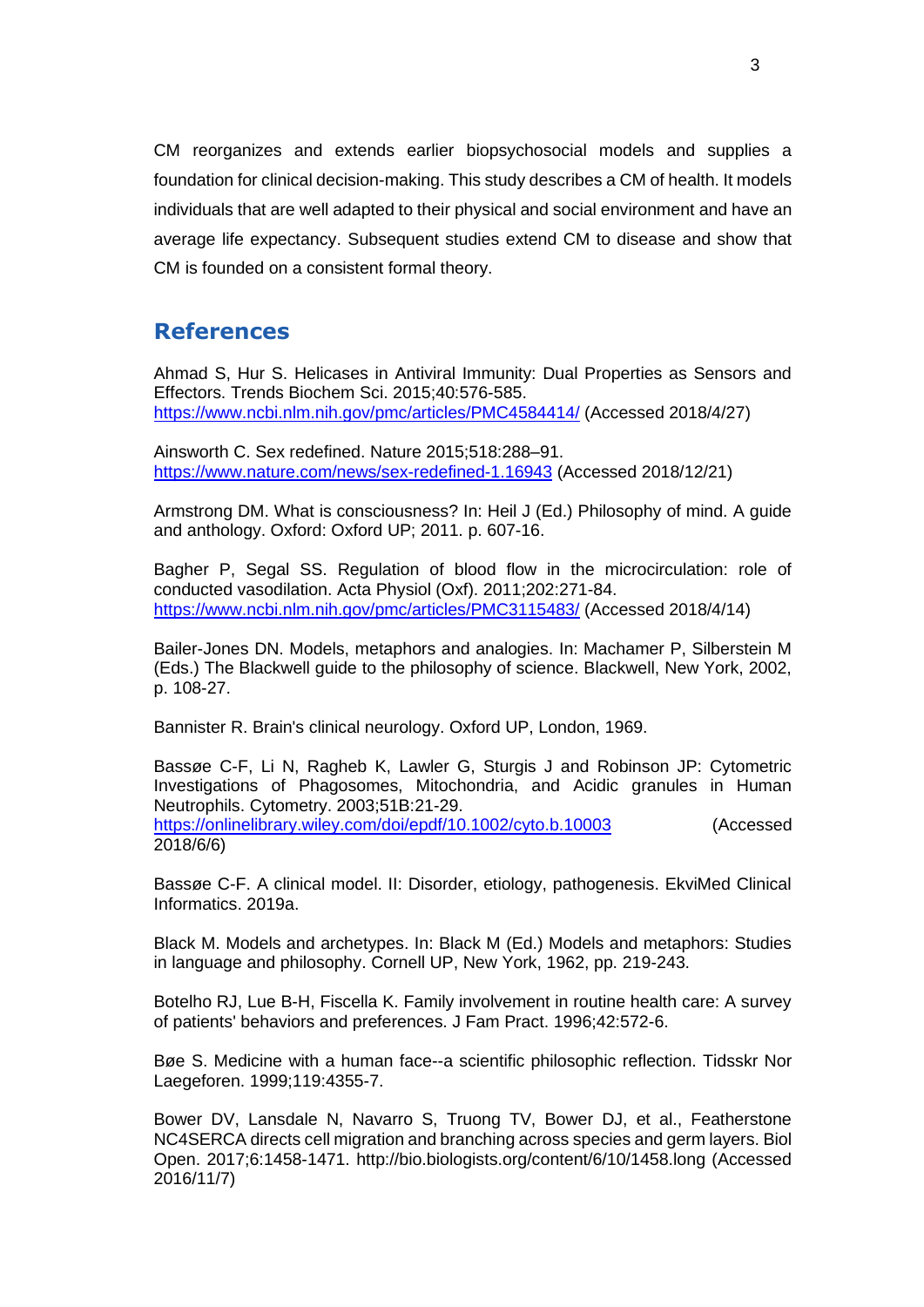Brodal A. Neurological anatomy. Oxford UP, New York, 1981.

Brodal P. Nevrocultural imperialism. Tidsskr Nor Laegeforen. 2018;138:1972-5. <https://tidsskriftet.no/2018/12/essay/nevrokulturell-imperialisme> (Accessed 2018/12/19)

Buscher K, Marcovecchio P, Hedrick CC, Ley K. Patrolling Mechanics of Non-Classical Monocytes in Vascular Inflammation. Front Cardiovasc Med. 2017;4:80. <https://www.frontiersin.org/articles/10.3389/fcvm.2017.00080/full> (Accessed 2018/4/23)

Canguilhem G. The normal and the pathological. New York; Zone; 2015.

Carroll SB. Homeotic genes and the evolution of arthropods and chordates. Nature 1995;376:479-485.

CDC. Centers for Disease Control and Prevention. Measuring Healthy Days. Atlanta, Georgia, 2000.<https://www.cdc.gov/hrqol/pdfs/mhd.pdf> (Accessed 2018/3/15)

Chalmers DJ. The conscious mind. Oxford; Oxford UP; 1997.

Chang CC, Keisler HJ. Model theory. Mineola: Dover; 2012.

Chatterjee P, Roy D, Bhattacharyya M, Bandyopadhyay S. Biological networks in Parkinson's disease: an insight into the epigenetic mechanisms associated with this disease. BMC Genomics. 2017;18:721.

<https://bmcgenomics.biomedcentral.com/articles/10.1186/s12864-017-4098-3> (Accessed 2017/9/18)

Chechlacz M, Rotshtein P, Hansen PC, Deb S, Riddoch MJ, Humphreys GW. The central role of the temporo-parietal junction and the superior longitudinal fasciculus in supporting multi-item competition: evidence from lesion-symptom mapping of extinction. Cortex. 2013;49:487-506.

Chen R, Pan Y, Gutmann DH. The power of the few. Genes Dev. 2017;31:1177-1179. <https://www.ncbi.nlm.nih.gov/pmc/articles/PMC5558920/> (Accessed 2018/1/14)

Chomsky N. Knowledge and language. Praeger, New York, 1986.

Clarke EM, Grumberg O, Peled DA. Model Checking. MIT Press, Cambridge, Massachusetts, 2001.

Cohen J, Stewart I. The collapse of chaos. Penguin, London, 2000.

Cohen M, Grossberg S. Neural dynamics of speech and language coding: developmental programs, perceptual grouping, and competition for short-term memory. Hum Neurobiol. 1986;5:1-22.

Cohen M, Grossberg S. Neural dynamics of speech and language coding: developmental programs, perceptual grouping, and competition for short-term memory. Hum Neurobiol. 1986;5:1-22.

Collins FS. A New Initiative on Precision Medicine. N Engl J Med. 2015; 372:793-795. http://www.nejm.org/doi/full/10.1056/NEJMp1500523 (Accessed 2017/11/23)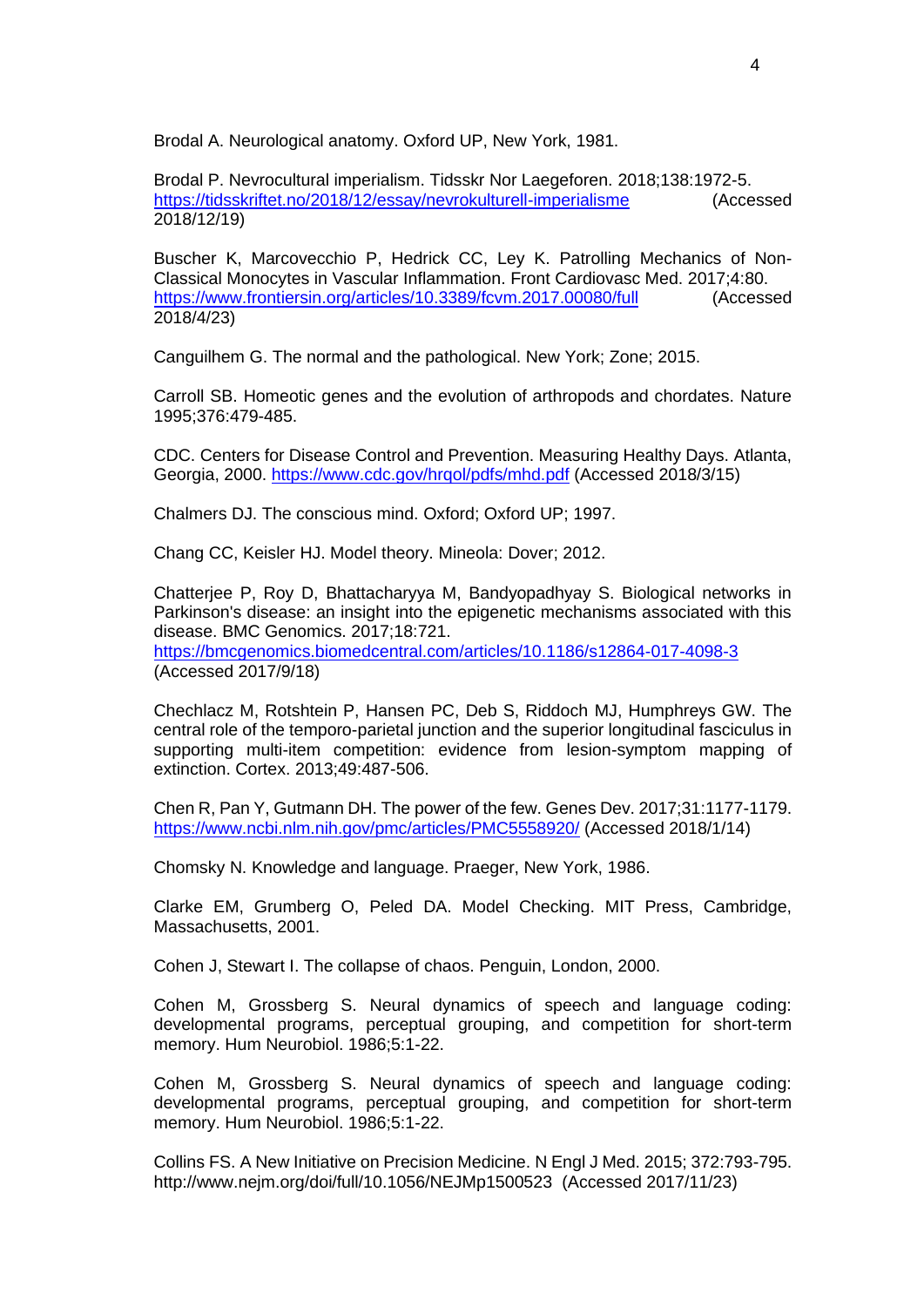Cooper D. Psykiatri og anti-psykiatri. Fakkel, Oslo, 1971. (Transl. Schjelderup D)

Crane T. The mechanical mind. Oxford: Oxford UP; 2003.

Crane T. Elements of mind. Oxford: Oxford UP; 2009.

Damasio AR. Looking for Spinoza. Vintage, London, 2003.

Deco G, Jirsa VK, Robinson PA, Breakspear M, Friston K. The dynamic brain: from spiking neurons to neural masses and cortical fields. PLoS Comput Biol. 2008;4:e1000092.

Deco G, Jirsa VK, Robinson PA, Breakspear M, Friston K. The dynamic brain: from spiking neurons to neural masses and cortical fields. PLoS Comput Biol. 2008;4:e1000092. <https://www.ncbi.nlm.nih.gov/pmc/articles/PMC2519166/> (Accessed 2017/9/25)

Dennett DC. Consciousness explained. London: Penguin; 1995.

Dennett DC. Content and consciousness. London: Penguin; 2010.

Descartes R (1637). Discourse on method and the meditations. Harmondsworth: Penguin; 1972. (Transl. Sutcliffe FE).

Diaconescu R. Institutions, Madhyamaka, and Universal Model Theory. In: Béziau JY, Costa-Leite A (Eds.) Perspectives on Universal Logic. Polimetrica, Monza. 2007, pp. 41-65.

DiToro D, Winstead CJ, Pham D, Witte S, Andargachew R, Singer JR, et al. Differential IL-2 expression defines developmental fates of follicular versus nonfollicular helper T cells. Science. 2018;361. <https://www.ncbi.nlm.nih.gov/pmc/articles/PMC6501592/> (Accessed 2018/9/14)

Duval N, Daubas P, Bourcier de Carbon C, St Cloment C, Tinevez JY, Lopes M, Ribes V, Robert B. Msx1 and Msx2 act as essential activators of Atoh1 expression in the murine spinal cord. Development. 2014;141:1726-36. [http://dev.biologists.org/content/141/8/1726.long#F](http://dev.biologists.org/content/141/8/1726.long)1 (Accessed 2017/10/13)

Edlow BL, Takahashi E, Wu O, Benner T, Dai G, Bu L, et al. Neuroanatomic connectivity of the human ascending arousal system critical to consciousness and its disorders. J Neuropathol Exp Neurol. 2012;71:531-46. <https://www.ncbi.nlm.nih.gov/pmc/articles/PMC3387430/> (Accessed 2017/9/25)

Engel GL. The need for a new medical model: A challenge for biomedicine. Science 1977;196:129-136.

Engel GL. The clinical application of the biopsychosocial model. Am J Psychiatry 1980;137:535-544.

Eremina V, Sood M, Haigh J, Nagy A, Lajoie G, Ferrara N, et al. Glomerular-specific alterations of VEGF-A expression lead to distinct congenital and acquired renal diseases. J Clin Invest. 2003;111(5):707-716.<https://www.jci.org/articles/view/17423> (Accessed 2018/4/30)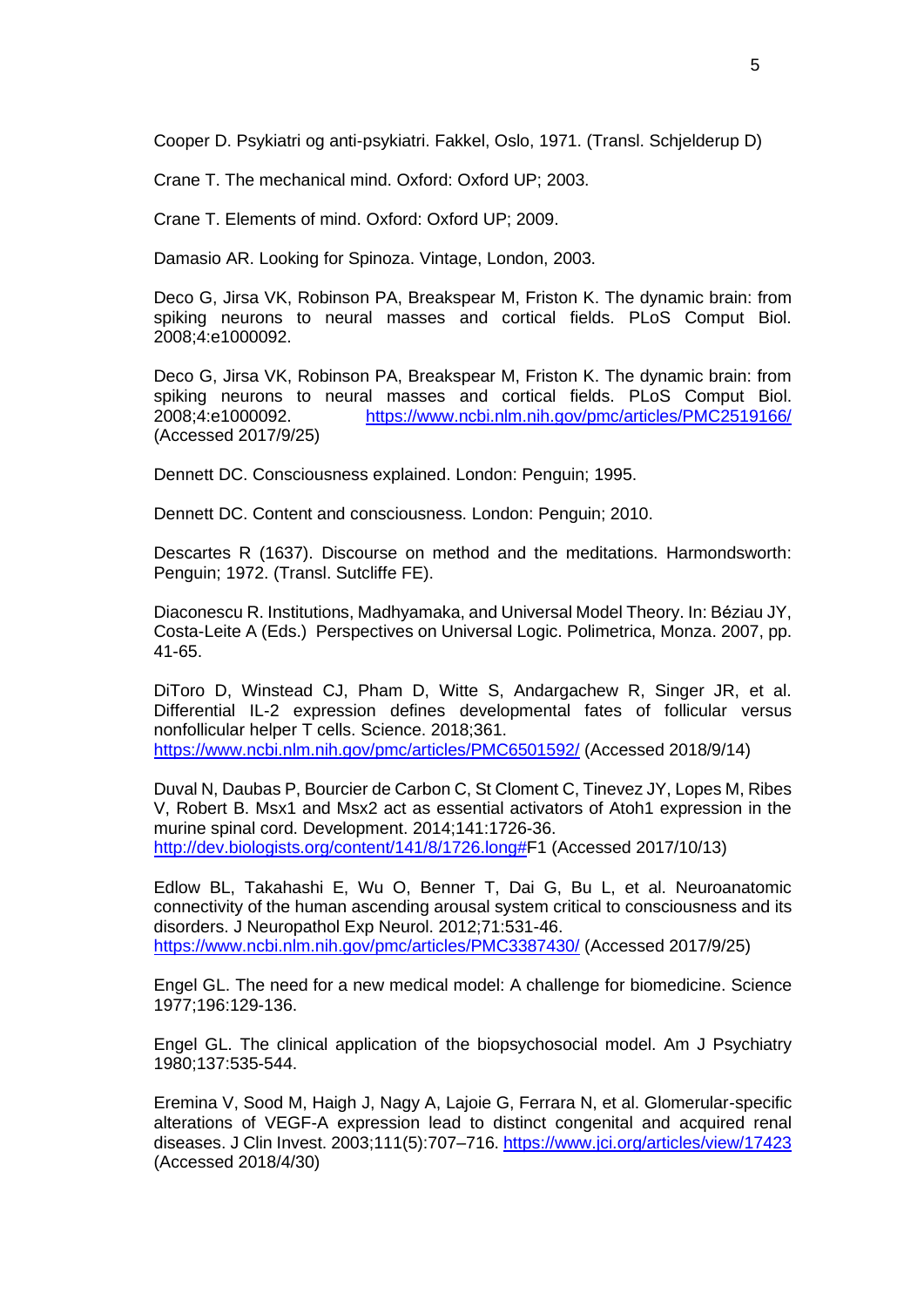Falk S, Bonneau F, Ebert J, Kögel A, Conti E. Mpp6 Incorporation in the Nuclear Exosome Contributes to RNA Channeling through the Mtr4 Helicase. Cell Rep. 2017;20:2279-2286. [http://www.cell.com/cell-reports/fulltext/S2211-1247\(17\)31140-](http://www.cell.com/cell-reports/fulltext/S2211-1247(17)31140-3?_returnURL=http%3A%2F%2Flinkinghub.elsevier.com%2Fretrieve%2Fpii%2FS2211124717311403%3Fshowall%3Dtrue) [3?\\_returnURL=http%3A%2F%2Flinkinghub.elsevier.com%2Fretrieve%2Fpii%2FS2](http://www.cell.com/cell-reports/fulltext/S2211-1247(17)31140-3?_returnURL=http%3A%2F%2Flinkinghub.elsevier.com%2Fretrieve%2Fpii%2FS2211124717311403%3Fshowall%3Dtrue) [211124717311403%3Fshowall%3Dtrue](http://www.cell.com/cell-reports/fulltext/S2211-1247(17)31140-3?_returnURL=http%3A%2F%2Flinkinghub.elsevier.com%2Fretrieve%2Fpii%2FS2211124717311403%3Fshowall%3Dtrue) (Accessed 2017/9/19)

Franklin DR, Mewhort DJ. Memory as a hologram: an analysis of learning and recall. Can J Exp Psychol. 2015;69:115-35.

Fridman N. Inferring cellular networks using probabilistic graphs. Science. 2004;303:799-805.

Gamut LTF. Logic, language and meaning. Volume 1, Introduction to logic. University of Chicago Press, Chicago, 1991.

Gell PGH, Coombs RRA, Lachmann PJ. Clinical aspects of immunology. Blackwell Scientific Publications, Oxford, 1975.

Gleick J. Chaos. Vintage, London, 1998.

Goldberg D, Huxley P. Common mental disorders. Tavistock/Routledge, London, 1992.

Grunz H. Developmental biology of amphibians after Hans Spemann in Germany. Int J Dev Biol. 2001;45:39-50. <http://www.ijdb.ehu.es/web/paper.php?doi=11291869> (Accessed 2016/7/31)

Haggard P, Iannetti GD, Longo MR. Spatial sensory organization and body representation in pain perception. Curr Biol. 2013;23:R164-76. [https://www.cell.com/current-biology/fulltext/S0960-9822\(13\)00082-](https://www.cell.com/current-biology/fulltext/S0960-9822(13)00082-1?_returnURL=https%3A%2F%2Flinkinghub.elsevier.com%2Fretrieve%2Fpii%2FS0960982213000821%3Fshowall%3Dtrue) [1?\\_returnURL=https%3A%2F%2Flinkinghub.elsevier.com%2Fretrieve%2Fpii%2FS](https://www.cell.com/current-biology/fulltext/S0960-9822(13)00082-1?_returnURL=https%3A%2F%2Flinkinghub.elsevier.com%2Fretrieve%2Fpii%2FS0960982213000821%3Fshowall%3Dtrue) [0960982213000821%3Fshowall%3Dtrue](https://www.cell.com/current-biology/fulltext/S0960-9822(13)00082-1?_returnURL=https%3A%2F%2Flinkinghub.elsevier.com%2Fretrieve%2Fpii%2FS0960982213000821%3Fshowall%3Dtrue) (Accessed 2019/7/20)

Hammel I, Lagunoff D, Galli SJ. Regulation of secretory granule size by the precise generation and fusion of unit granules. J Cell Mol Med. 2010;14:1904-16. <https://www.ncbi.nlm.nih.gov/pmc/articles/PMC2909340/> (Accessed 2019/7/29)

Hansen KG, Aviram N, Laborenz J, Bibi C, Meyer M, Spang A, et al. An ER surface retrieval pathway safeguards the import of mitochondrial membrane proteins in yeast. Science. 2018;\*\*\*

[https://www.sciencemagazinedigital.org/sciencemagazine/14\\_september\\_2018/Mob](https://www.sciencemagazinedigital.org/sciencemagazine/14_september_2018/MobilePagedArticle.action?articleId=1424443&app=false#articleId1424443) [ilePagedArticle.action?articleId=1424443&app=false#articleId1424443](https://www.sciencemagazinedigital.org/sciencemagazine/14_september_2018/MobilePagedArticle.action?articleId=1424443&app=false#articleId1424443) (Accessed 2018/9/14)

Haugsgjerd S. Nytt perspektiv på psykiatrien. Pax Forlag, Oslo, 1971.

Hebb DO (1949). The organisation of behaviour. In: Anderson JA, Rosenfeld E (Eds.) Neurocomputing 1. The MIT Press, Cambridge, 1988, pp. 45-56.

Heil J (Ed.) Philosophy of mind. A guide and anthology. Oxford: Oxford UP; 2011.

Hoffman P, Morcom AM. Age-related changes in the neural networks supporting semantic cognition: A meta-analysis of 47 functional neuroimaging studies. Neurosci Biobehav Rev. 2018;84:134-150.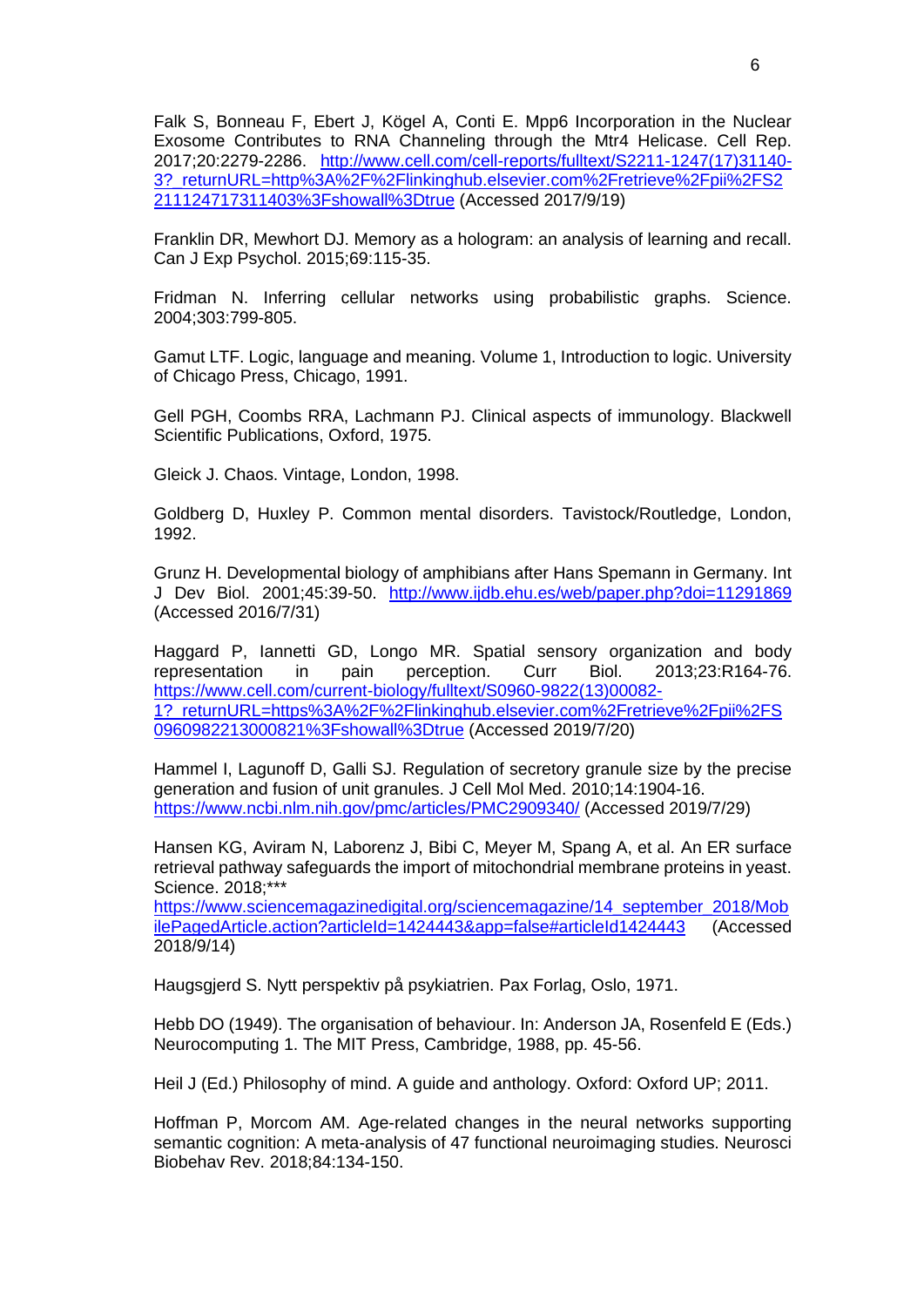<https://www.sciencedirect.com/science/article/pii/S0149763417305249?via%3Dihub> (Accessed 2018/5/19)

Houck BD, Person AL. Cerebellar loops: A review of the nucleocortical pathway. Cerebellum. 2014;13:378-385.

<https://www.ncbi.nlm.nih.gov/pmc/articles/PMC4207368/> (Accessed 2018/2/8)

Huber M, Knottnerus JA, Green L, van der Horst H, Jadad AR, Kromhout D, et al. How should we define health? BMJ. 2011;343:d4163. <http://www.bmj.com/content/343/bmj.d4163> (Accessed 2017/9/12)

Human cell atlas. 2017. https://www.humancellatlas.org (Accessed 2017/10/15) ISB. What is Systems Biology [https://www.systemsbiology.org/about/what-is](https://www.systemsbiology.org/about/what-is-systems-biology/)[systems-biology/](https://www.systemsbiology.org/about/what-is-systems-biology/) (Accessed 2017/3/11)

Jenne CN, Wong CH, Zemp FJ, McDonald B, Rahman MM, Forsyth PA, et al. Neutrophils recruited to sites of infection protect from virus challenge by releasing<br>neutrophil extracellular traps. Cell Host Microbe. 2013;13:169-80. neutrophil extracellular traps. Cell Host Microbe. 2013;13:169-80. [http://www.cell.com/cell-host-microbe/fulltext/S1931-3128\(13\)00036-X](http://www.cell.com/cell-host-microbe/fulltext/S1931-3128(13)00036-X) (Accessed 2018/4/23)

Johnson S. Emergence. Scribner: New York; 2001.

Jung CH, Lee MJ, Kang YM, La Lee Y, et al. C1q/TNF-related protein-9 inhibits cytokine-induced vascular inflammation and leukocyte adhesiveness via AMPactivated protein kinase activation in endothelial cells. Mol Cell Endocrinol. 2015;419:235-43.

Kataoka N, Hioki H, Kaneko T, Nakamura K. Psychological stress activates a dorsomedial hypothalamus-medullary raphe circuit driving brown adipose tissue thermogenesis and hyperthermia. Cell Metab. 2014;20:346-58.

<http://www.sciencedirect.com/science/article/pii/S1550413114002265> (Accessed 2015/11/17)

Kato K, Satoh T. Structural insights on the dynamics of proteasome formation. Biophys Rev. 2018;10:597-604.

<https://www.ncbi.nlm.nih.gov/pmc/articles/PMC5899738/> (Accessed 2018/4/24)

Kawabata A. Prostaglandin E2 and pain--an update. Biol Pharm Bull. 2011;34:1170- 3. [https://www.jstage.jst.go.jp/article/bpb/34/8/34\\_8\\_1170/\\_pdf/-char/en](https://www.jstage.jst.go.jp/article/bpb/34/8/34_8_1170/_pdf/-char/en) (Accessed 2019/5/15)

Khandia R, Dadar M, Munjal A, Dhama K, Karthik K, Tiwari R, et al. A Comprehensive Review of Autophagy and Its Various Roles in Infectious, Non-Infectious, and Lifestyle Diseases: Current Knowledge and Prospects for Disease Prevention, Novel Drug Design, and Therapy. Cells. 2019;8(7). [https://www.mdpi.com/2073-](https://www.mdpi.com/2073-4409/8/7/674/htm) [4409/8/7/674/htm](https://www.mdpi.com/2073-4409/8/7/674/htm) (Accessed 2019/7/8)

Killick SR, Leary C, Trussell J, Guthrie KA. Sperm content of pre-ejaculatory fluid. Hum Fertil (Camb). 2011;14:48-52. [https://www.tandfonline.com/doi/abs/10.3109/14647273.2010.520798?journalCode=](https://www.tandfonline.com/doi/abs/10.3109/14647273.2010.520798?journalCode=ihuf20) [ihuf20](https://www.tandfonline.com/doi/abs/10.3109/14647273.2010.520798?journalCode=ihuf20) (Accessed 2018/4/14)

Kim JM, Yang YS, Park KH, Oh H, Greenblatt MB, Shim JH. The ERK MAPK Pathway Is Essential for Skeletal Development and Homeostasis. Int J Mol Sci.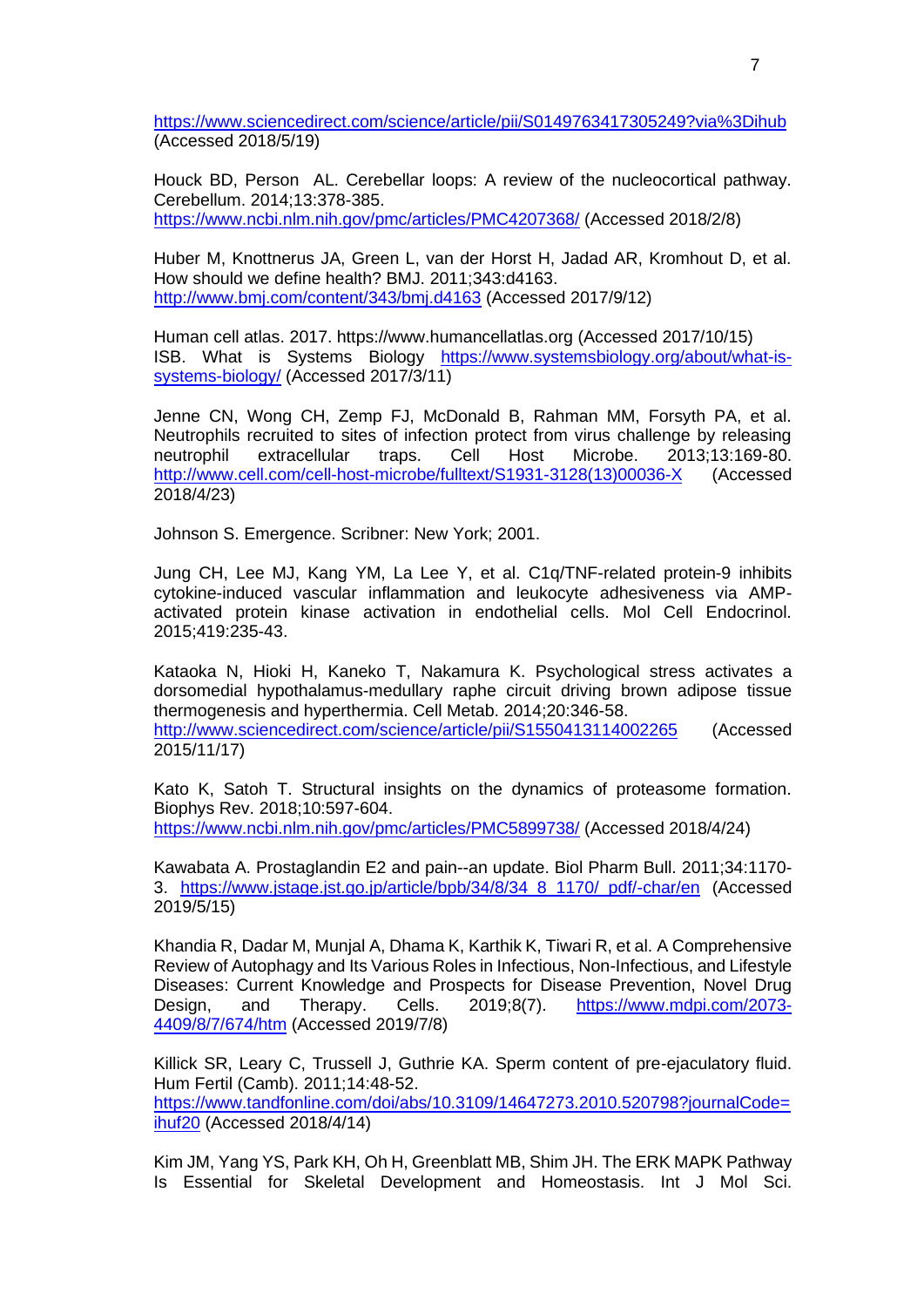(Accessed 2019/9/2)

Kirkby Shaw K, Rausch-Derra LC, Rhodes L. Grapiprant: an EP4 prostaglandin receptor antagonist and novel therapy for pain and inflammation. Vet Med Sci. 2015;2:3-9. <https://www.ncbi.nlm.nih.gov/pmc/articles/PMC5645826/> (Accessed 2019/5/16)

Kitagawa M, Lee SH. The chromosomal passenger complex (CPC) as a key orchestrator of orderly mitotic exit and cytokinesis. Front Cell Dev Biol. 2015;3:14. <https://www.ncbi.nlm.nih.gov/pmc/articles/PMC4350427/> (Accessed 2018/1/15)

Klir GJ. Architecture of systems problem solving. Plenum Press, New York, 1985.

Kirkengen AL. The concept "functional disorders" gives evidence about the dysfunctional theoretical basis of biomedicine. Tidsskr Nor Laegeforen. 2002;122:2647-9. [https://tidsskriftet.no/2002/11/kronikk/begrepet-funksjonelle](https://tidsskriftet.no/2002/11/kronikk/begrepet-funksjonelle-lidelser-vitner-om-biomedisinens-dysfunksjonelle-teorigrunnlag)[lidelser-vitner-om-biomedisinens-dysfunksjonelle-teorigrunnlag](https://tidsskriftet.no/2002/11/kronikk/begrepet-funksjonelle-lidelser-vitner-om-biomedisinens-dysfunksjonelle-teorigrunnlag) (Accessed 2019/8/24)

Kragel PA, LaBar KS. Decoding the nature of emotion in the brain. Trends Cogn Sci. 2016;20:444-55.<https://www.ncbi.nlm.nih.gov/pmc/articles/PMC4875847/> (Accessed 2017/9/25)

Laing RD. Selvet og de andre. Gyldendal Norsk Forlag, Oslo, 1969. (Trsl. Quale, P). Original title: 'Self and others'

Lakatos I. Falsification and the methodology of scientific research programmes. In: Lakatos I, Musgrave A, editors. Criticism and the growth of knowledge. Cambridge: Cambridge University Press, 1992. p. 91-196.

Lakoff G, Johnson M. Philosophy in the flesh. Basic Books, New York, 1999.

LaRocque JJ, Riggall AC, Emrich SM, Postle BR. Within-Category Decoding of Information in Different Attentional States in Short-Term Memory. Cereb Cortex. 2017;27:4881-4890. <https://www.ncbi.nlm.nih.gov/pubmed/27702811> (Accessed 2017/10/8)

Laszlo E. The systems view of the world. Cresskill: Hampton Press; 2002.

Levine J. Materialism and qualia: the explanatory gap. In: Heil J (Ed.) Philosophy of mind. A guide and anthology. Oxford: Oxford UP; 2011, pp. 772-80.

Liljenström H. Network effects of synaptic modifications. Pharmacopsychiatry. 2010;43 Suppl 1:S67-81.

Lin CR, Amaya F, Barrett L, Wang H, Takada J, Samad TA, Woolf CJ. Prostaglandin E2 receptor EP4 contributes to inflammatory pain hypersensitivity. J Pharmacol Exp Ther. 2006;319:1096-103.

[https://pdfs.semanticscholar.org/8491/a7d5473254e0a05c6ca513e0033265e0156e.](https://pdfs.semanticscholar.org/8491/a7d5473254e0a05c6ca513e0033265e0156e.pdf) [pdf](https://pdfs.semanticscholar.org/8491/a7d5473254e0a05c6ca513e0033265e0156e.pdf) (Accessed 2019/5/15)

Liu KS, Li TP, Ton H, Mao XD, Chen YJ. Advances of Long Noncoding RNAsmediated Regulation in Reproduction. Chin Med J (Engl). 2018;131:226-234.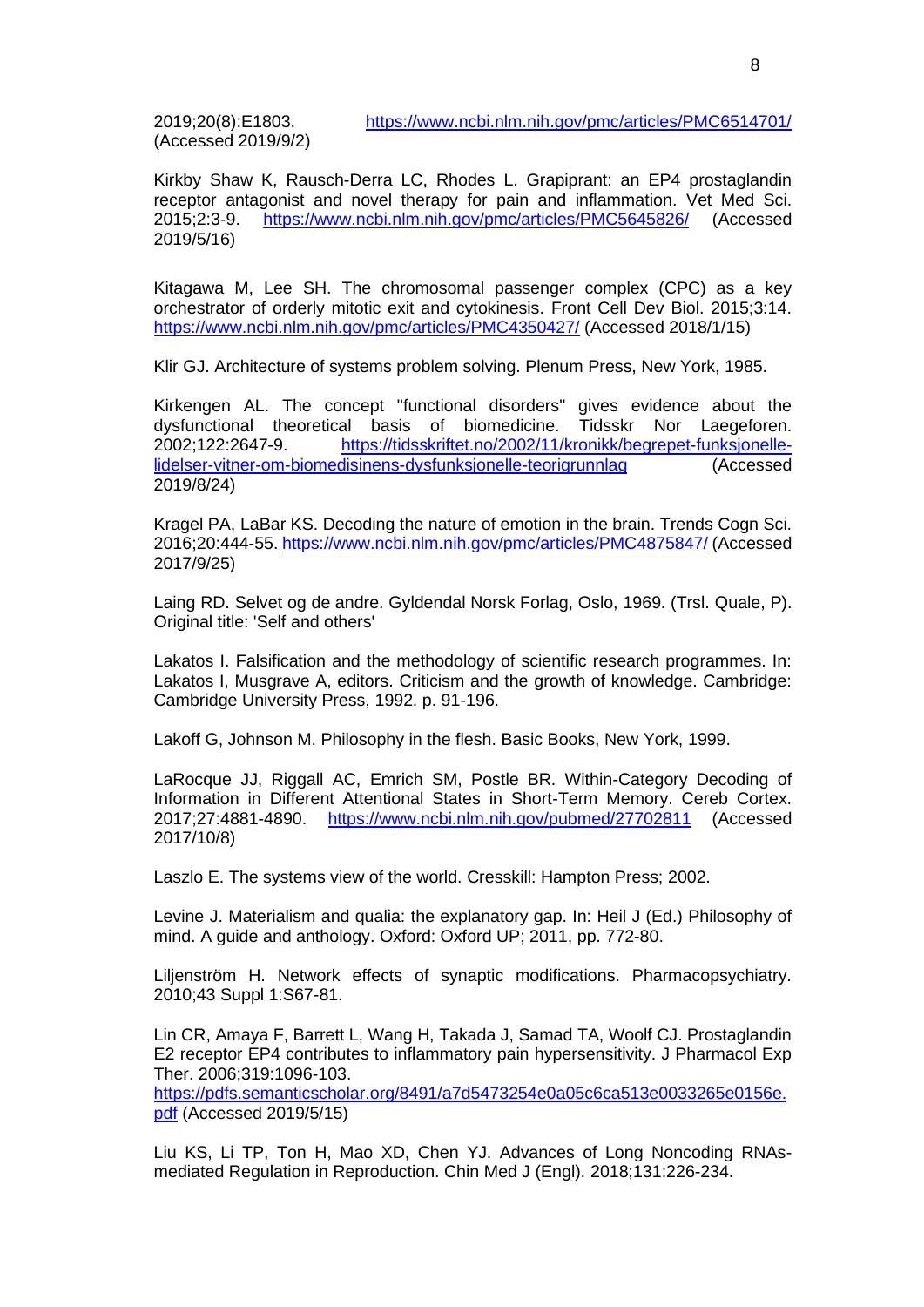[http://www.cmj.org/article.asp?issn=0366-](http://www.cmj.org/article.asp?issn=0366-6999;year=2018;volume=131;issue=2;spage=226;epage=234;aulast=Liu)

[6999;year=2018;volume=131;issue=2;spage=226;epage=234;aulast=Liu](http://www.cmj.org/article.asp?issn=0366-6999;year=2018;volume=131;issue=2;spage=226;epage=234;aulast=Liu) (Accessed 2018/2/17)

Liu Y, Ng M. Shrunken methodology to genome wide SNPs selection and construction of SNPs networks. BMC Syst Biol. 2010;4(Suppl 2):S5. <https://bmcsystbiol.biomedcentral.com/articles/10.1186/1752-0509-4-S2-S5> (Accessed 2017/9/18)

Locke J (1690). An essay concerning human understanding. Fontana, London, 1973.

Maslin KT. An Introduction to the philosophy of mind. Cambridge: Polity Press; 2011.

Messaoudi I, Guevara Patiño JA, Dyall R, LeMaoult J, Nikolich-Zugich J. Direct link between mhc polymorphism, T cell avidity, and diversity in immune defense. Science 2002;298:1797-800.

McCulloch G. The mind and its world. Routledge, London, 1995.

McCullogh WS, Pitts W. A logical calculus of the ideas immanent in nervous activity. Bull Math Biophys. 1943;5:115-133.

McNamara HA, Cockburn IA. The three Rs: Recruitment, Retention and Residence of leukocytes in the liver. Clin Transl Immunology. 2016;5:e123. <https://www.ncbi.nlm.nih.gov/pmc/articles/PMC5384287/> (Accessed 2018/4/23)

Medzhitov R. Toll-like receptors and innate immunity Nat Rev Immunol. 2001;1:135- 45.<http://minf.vub.ac.be/~chrisvs/PapersMCD11.pdf> (Accessed 2018/1/18)

Mevorach C, Shalev L, Green RJ, Chechlacz M, Riddoch MJ, Humphreys GW. Hierarchical processing in Balint's syndrome: a failure of flexible top-down attention. Front Hum Neurosci. 2014;8:113.

<https://www.ncbi.nlm.nih.gov/pmc/articles/PMC3936250/> (Accessed 2017/9/27)

Minsky ML. The society of mind. London: Picador; 1988.

Monroe TB, Gore JC, Bruehl SP, Benningfield MM, Dietrich MS, Chen LM, et al. Sex differences in psychophysical and neurophysiological responses to pain in older adults: a cross-sectional study. Biol Sex Differ. 2015;6:25. <https://www.ncbi.nlm.nih.gov/pmc/articles/PMC4647695/> (Accessed 2019/7/19)

Montez DF, Calabro FJ, Luna B. The expression of established cognitive brain states stabilizes with working memory development. Elife. 2017;6. <https://www.ncbi.nlm.nih.gov/pubmed/28826493> (Accessed 2017/10/8)

Mulas M, Waniek N, Conradt J. Hebbian Plasticity Realigns Grid Cell Activity with External Sensory Cues in Continuous Attractor Models. Front Comput Neurosci. 2016;10:13. <http://www.ncbi.nlm.nih.gov/pmc/articles/PMC4756165/> (Accessed 2016/3/18)

Mumenthaler M. Neurologie. Georg Thieme, Stuttgart, 1973.

Nagel T. What is it like to be a bat? In: Chalmers DJ (Ed.), Philosophy of mind. Oxford University Press, New York, 2001, pp. 219-26. (Philosophical Review 1974;83:435- 50.)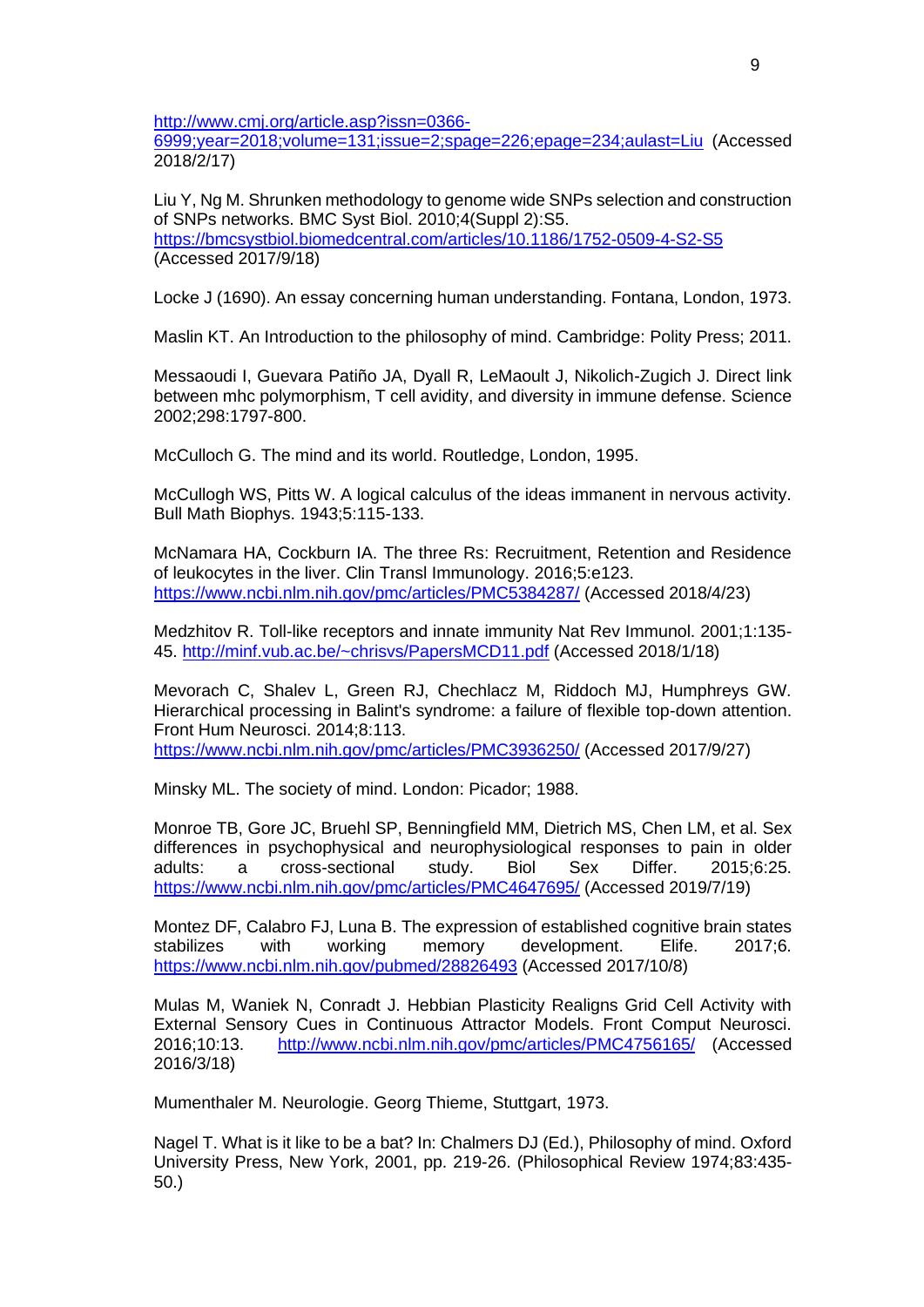Naik S. The healing power of painful memories. Science. 2018;359:1113. [http://www.sciencemagazinedigital.org/sciencemagazine/09\\_march\\_2018\\_Main/Mo](http://www.sciencemagazinedigital.org/sciencemagazine/09_march_2018_Main/MobilePagedArticle.action?articleId=1360633&app=false#articleId1360633) [bilePagedArticle.action?articleId=1360633&app=false#articleId1360633](http://www.sciencemagazinedigital.org/sciencemagazine/09_march_2018_Main/MobilePagedArticle.action?articleId=1360633&app=false#articleId1360633) (Accessed 2018/3/15)

Nakamura K. Central circuitries for body temperature regulation and fever. Am J Physiol Regul Integr Comp Physiol. 2011;301:R1207-28. <http://ajpregu.physiology.org/content/301/5/R1207.long> (Accessed 2015/11/17)

Noebels J. Precision physiology and rescue of brain ion channel disorders. J Gen Physiol. 2017;149:533-546. http://jgp.rupress.org/content/149/5/533.long (Accessed 2018/3/14)

Ogawa T, Aihara T, Shimokawa T, Yamashita O. Large-scale brain network associated with creative insight: combined voxel-based morphometry and restingstate functional connectivity analyses. Sci Rep. 2018;8:6477. <https://www.ncbi.nlm.nih.gov/pmc/articles/PMC5915578/> (Accessed 2018/5/19)

Okada H, Takemura G, Suzuki K, Oda K, Takada C, et al. Three-dimensional ultrastructure of capillary endothelial glycocalyx under normal and experimental endotoxemic conditions. Crit Care. 2017;21:261. <https://ccforum.biomedcentral.com/articles/10.1186/s13054-017-1841-8> (Accessed 2018/4/23)

Oltvai ZN, Barabási AL. Systems biology. Life's complexity pyramid. Science. 2002;298:763-4.

Ortony A, Clore GL, Collins A. The cognitive structure of emotions. Cambridge UP, Cambridge, 1988.

Penzo MA, Robert V, Tucciarone J, De Bundel D, Wang M, Van Aelst L, et al. The paraventricular thalamus controls a central amygdala fear circuit. Nature. 2015;519:455-9.<https://www.ncbi.nlm.nih.gov/pmc/articles/PMC4376633/> (Accessed 2018/2/6).

Peters L, De Smedt B. Arithmetic in the developing brain: A review of brain imaging studies. Dev Cogn Neurosci. 2018;30:265-279. <https://www.sciencedirect.com/science/article/pii/S1878929316302341?via%3Dihub> (Accessed 2018/5/19)

Plessen K. Charcot's controversial research on hysteria. Tidsskr Nor Laegeforen. 1996;116:3633-5.

Poch C, Capilla A, Hinojosa JA, Campo P. Selection within working memory based on a color retro-cue modulates alpha oscillations. Neuropsychologia. 2017;106:133- 137.<https://www.ncbi.nlm.nih.gov/pubmed/28958909> (Accessed 2017/10/13)

Popper KR, Eccles JC. The self and its brain. Springer-Verlag, Berlin, 1977.

Popper KR. The open society and its enemies. Routledge, London, 2011.

Rauch I, Tenthorey JL, Nichols RD, Al Moussawi K, Kang JJ, Kang C, et al. NAIP proteins are required for cytosolic detection of specific bacterial ligands in vivo. J Exp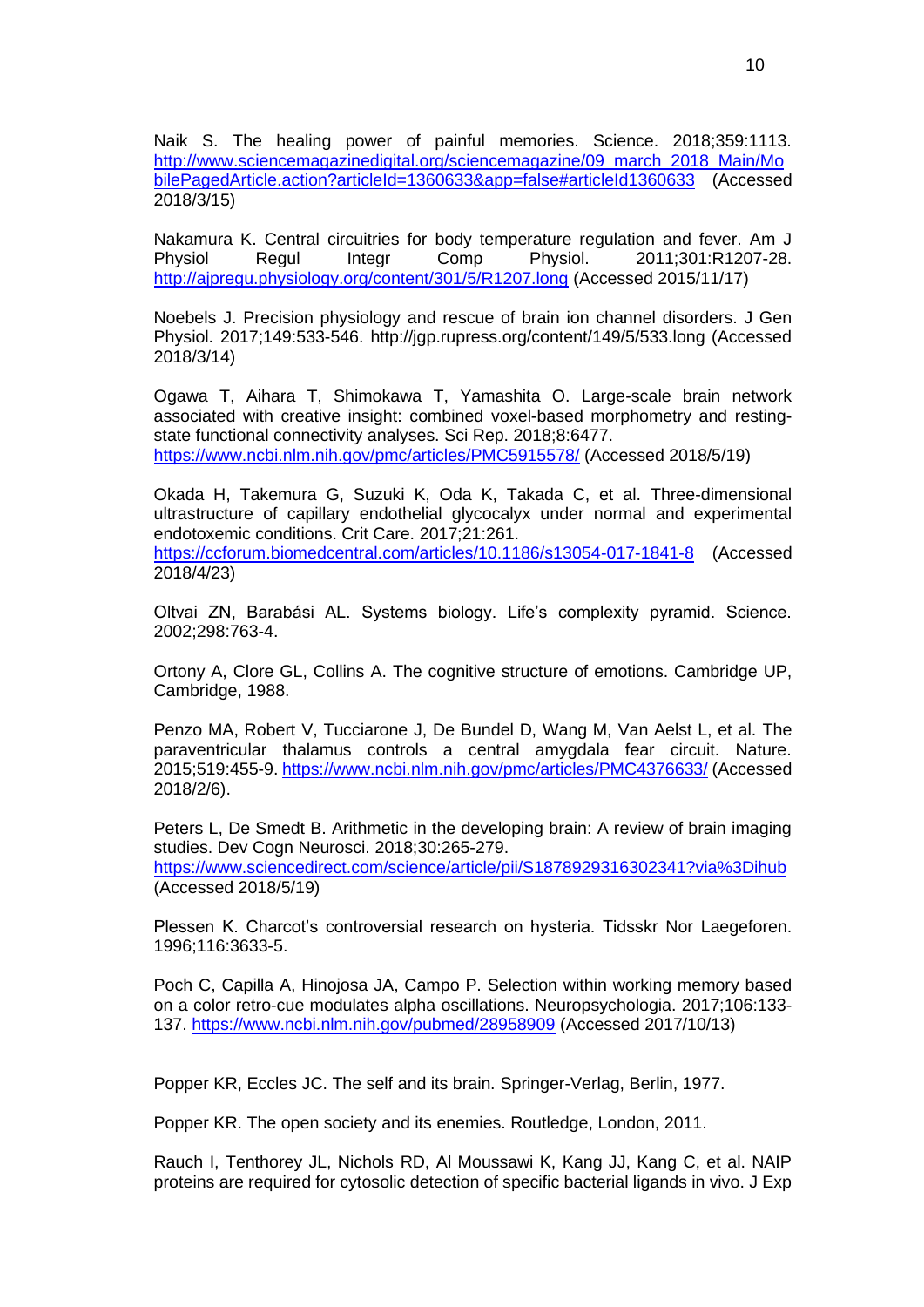Med. 2016;213:657-65. <https://www.ncbi.nlm.nih.gov/pmc/articles/PMC4854734/> (Accessed 2017/11/22)

Ravasz E, Somera AL, Mongru DA, Oltvai ZN, Barabási AL. Hierarchical organization of modularity in metabolic networks. Science. 2002;297:1551-5. [http://science.sciencemag.org/content/297/5586/1551?variant=full](http://science.sciencemag.org/content/297/5586/1551?variant=full-text&sso=1&sso_redirect_count=1&oauth-code=b6e6c779-032d-4be0-92b2-513e75f0f5c2)[text&sso=1&sso\\_redirect\\_count=1&oauth-code=b6e6c779-032d-4be0-92b2-](http://science.sciencemag.org/content/297/5586/1551?variant=full-text&sso=1&sso_redirect_count=1&oauth-code=b6e6c779-032d-4be0-92b2-513e75f0f5c2) [513e75f0f5c2](http://science.sciencemag.org/content/297/5586/1551?variant=full-text&sso=1&sso_redirect_count=1&oauth-code=b6e6c779-032d-4be0-92b2-513e75f0f5c2) (Accessed 2017/3/9)

Regev A. The human cell atlas. Department of Biology, MIT Broad Institute. Howard Hughes Medical Institute. 2017. [https://www.humancellatlas.org/files/10\\_regev.pdf](https://www.humancellatlas.org/files/10_regev.pdf) (Accessed 2017/10/15)

Riddoch MJ, Chechlacz M, Mevorach C, Mavritsaki E, Allen H, Humphreys GW. The neural mechanisms of visual selection: the view from neuropsychology. Ann N Y Acad Sci. 2010;1191:156-181.

Riddoch MJ, Chechlacz M, Mevorach C, Mavritsaki E, Allen H, Humphreys GW. The neural mechanisms of visual selection: the view from neuropsychology. Ann N Y Acad Sci. 2010;1191:156-181.

Rolls ET, Deco G. Networks for memory, perception, and decision-making, and beyond to how the syntax for language might be implemented in the brain. Brain Res. 2015;1621:316-34.

Romanovsky AA. Functional architecture of the thermoregulatory system. Am J Physiol Regul Integr Comp Physiol. 2007;292:R37–46. <http://ajpregu.physiology.org/content/292/1/R37> (Accessed 2017/11/7)

Rumbaugh J, Blaha M, Premerlani W, Eddy F, Lorensen W. Object-oriented modelling and design. Prentice-Hall, Englewood Cliffs, 1991.

Russell S, Norvig P. Artificial intelligence. Pearson, Boston, 2010.

Sanes J. Laminin for axonal guidance? Nature 1985;315:714-5.

Searle JR. Is the brain's mind a computer program? Scientific American. 1990;262:19- 25.

Searle JR. Mind. A brief introduction. Oxford: Oxford UP; 2004.

Sharif J, Koseki H. Hemimethylation: DNA's lasting odd couple. Science 2018;359:1102-1103.

[http://www.sciencemagazinedigital.org/sciencemagazine/09\\_march\\_2018\\_Main/Mo](http://www.sciencemagazinedigital.org/sciencemagazine/09_march_2018_Main/MobilePagedArticle.action?articleId=1360624&app=false#articleId1360624) [bilePagedArticle.action?articleId=1360624&app=false#articleId1360624](http://www.sciencemagazinedigital.org/sciencemagazine/09_march_2018_Main/MobilePagedArticle.action?articleId=1360624&app=false#articleId1360624) (Accessed 2018/3/15)

Sharma P, Mesci P, Carromeu C, McClatchy DR, Schiapparelli L, Yates JR 3<sup>rd</sup>, et al. Exosomes regulate neurogenesis and circuit assembly. Proc Natl Acad Sci USA. 2019;116:16086-94. <https://www.pnas.org/content/116/32/16086.long> (Accessed 2019/8/7)

Shaukat I, Barré L, Venkatesan N, Li D, Jaquinet JC, Fournel-Gigleux S, Ouzzine M. Targeting of Proteoglycan Synthesis Pathway: A New Strategy to Counteract Excessive Matrix Proteoglycan Deposition and Transforming Growth Factor-β1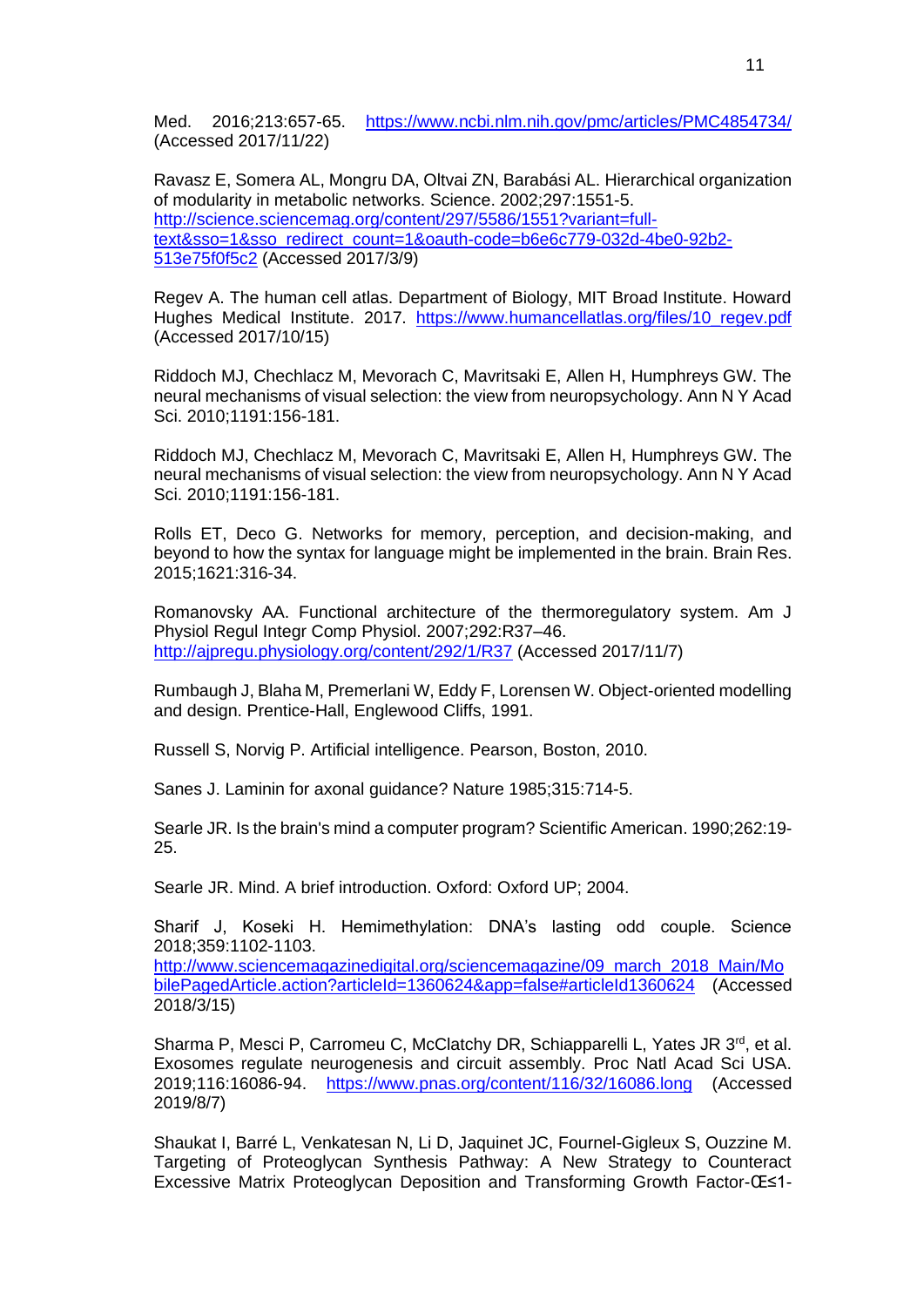Induced Fibrotic Phenotype in Lung Fibroblasts. PLoS One. 2016;11:e0146499. <http://journals.plos.org/plosone/article?id=10.1371/journal.pone.0146499> (Accessed 2017/3/2)

Shiga T, Oppenheim RW, Grumet M, Edelman GM. Neuron-glia cell adhesion molecule (Ng-CAM) expression in the chick embryo spinal cord: observations on the earliest developing intersegmental interneurons. Developm Brain Res 1990;55:209- 7.

Shih YH, Kuo CL, Hirst CS, Dee CT, Liu YR, Laghari ZA, Scotting PJ. SoxB1 transcription factors restrict organizer gene expression by repressing multiple events downstream of Wnt signalling. Development. 2010;137:2671-81. <http://dev.biologists.org/content/137/16/2671.long> (Accessed 2018/2/18)

Sidahmed A, Abdalla S, Mahmud S, Wilkie B. Antiviral innate immune response of RNA interference. J Infect Dev Ctries. 2014;8:804-10. <https://jidc.org/index.php/journal/article/view/25022288/1106> (Accessed 2018/4/27)

Sinclair AH, Berta P, Palmer MS et al. A gene from the human sex-determining region encodes a protein with homology to a conserved DNA-binding motif. Nature 1990; 346: 240 - 4.

Stadler MR, Eisen MB. Atlas…t, patterns from every cell, Science. 2017;358:172-173. [http://www.sciencemagazinedigital.org/sciencemagazine/13\\_october\\_2017?sub\\_id=](http://www.sciencemagazinedigital.org/sciencemagazine/13_october_2017?sub_id=B2O0rDO1RTiZN&u1=41050614&folio=152&pg=28#pg28) [B2O0rDO1RTiZN&u1=41050614&folio=152&pg=28#pg28](http://www.sciencemagazinedigital.org/sciencemagazine/13_october_2017?sub_id=B2O0rDO1RTiZN&u1=41050614&folio=152&pg=28#pg28) (Accessed 2017/10/15)

Stock JL, Shinjo K, Burkhardt J, Roach M, Taniguchi K, Ishikawa T, et al. The prostaglandin E2 EP1 receptor mediates pain perception and regulates blood pressure. J Clin Invest. 2001;107:325-31. <https://www.ncbi.nlm.nih.gov/pmc/articles/PMC199184/> (Accessed 2019/5/15)

Szathmary E, Smith JM. The major evolutionary transitions. Nature. 1995;374:227- 232.

Thompson EH, Lensjöa KK, Wigestranda MB, Malthe-Sörenssen M, Hafting T, Fyhn M. Removal of perineuronal nets disrupts recall of a remote fear memory. PNAS(USA). 2017;115:607-612.

<http://www.pnas.org/content/early/2017/12/21/1713530115.full.pdf> (Accessed 2017/12/27)

Tigaret CM, Olivo V, Sadowski JH, Ashby MC, Mellor JR. Coordinated activation of distinct Ca(2+) sources and metabotropic glutamate receptors encodes Hebbian synaptic plasticity. Nat Commun. 2016;7:10289. <http://www.ncbi.nlm.nih.gov/pmc/articles/PMC4735496/> (Accessed 2016/3/18)

Towe AL. Electrophysiology of the cerebral cortex: Consciousness. In: Ruch TC, Patton HD, Woodbury JW, Towe AL (Eds.) Neurophysiology. WB Saunders Co., Philadelphia, 1966, pp. 455-64.

Tracy LE, Minasian RA, Caterson EJ. Extracellular Matrix and Dermal Fibroblast Function in the Healing Wound. Adv Wound Care (New Rochelle). 2016;5:119-136. <https://www.ncbi.nlm.nih.gov/pmc/articles/PMC4779293/> (Accessed 2018/1/31)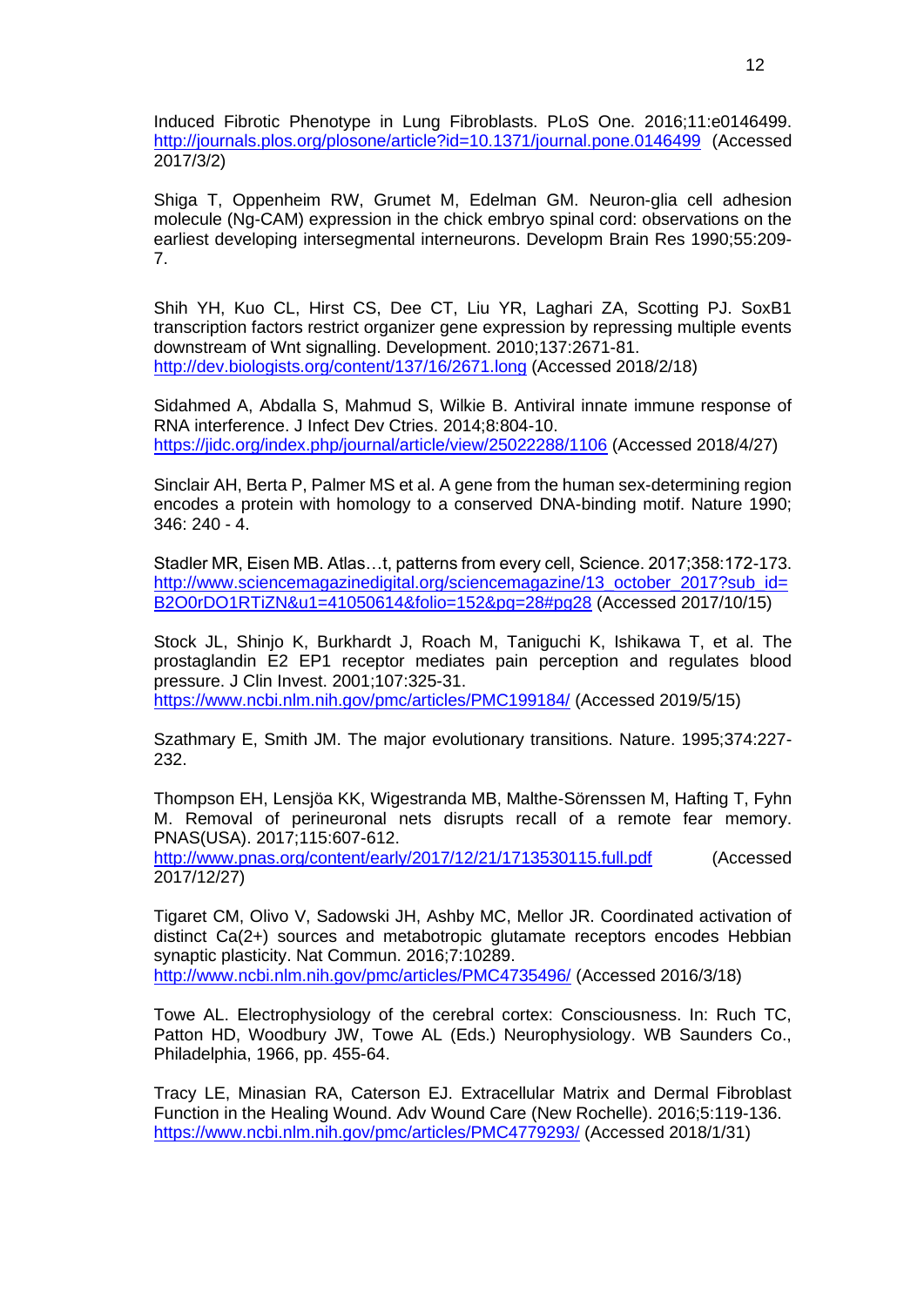Treede RD, Kenshalo DR, Gracely RH, Jones AK. The cortical representation of pain. Pain. 1999;79:105-11.

Tye M. The problem of consciousness. Cambridge: Bradford-MIT; 1995.

Tye M. Qualia. In: Zalta EN (Ed.) The Stanford Encyclopedia of Philosophy. 2016. <https://plato.stanford.edu/archives/win2016/entries/qualia/> (Accessed 2017/10/2)

United Nations 1948. <http://www.un.org/en/universal-declaration-human-rights/> (Accessed 2018/5/6)

Venkatraman A, Edlow BL, Immordino-Yang MH. The Brainstem in Emotion: A Review. Front Neuroanat. 2017;11:15. <https://www.ncbi.nlm.nih.gov/pmc/articles/PMC5343067/> (Accessed 2017/9/25)

Verhagen AM, Coulson EJ, Vaux DL. Inhibitor of apoptosis proteins and their relatives: IAPs and other BIRPs. Genome Biol. 2001;2:REVIEWS3009.1– reviews3009.10. <https://www.ncbi.nlm.nih.gov/pmc/articles/PMC139420/> (Accessed 2018/1/14)

von Moltke J, Ayres JS, Kofoed EM, Chavarría-Smith J, Vance RE. Recognition of bacteria by inflammasomes. Annu Rev Immunol. 2013;31:73-106. <https://www.ncbi.nlm.nih.gov/pubmed/23215645/> (Accessed 2017/11/22)

Waage PN. Andre Bjerke. I kampens glede. Oslo: Aschehoug. 2018.

Wang M, Arteaga D, He BJ. Brain mechanisms for simple perception and bistable perception. Proc Natl Acad Sci USA. 2013;110:E3350-9. <http://www.pnas.org/content/110/35/E3350.long> (Accessed 2018/1/29)

Watkins NW, Freeman MP. Natural complexity. Science. 2008;320:323-324.

Weinberg GM. An introduction to general systems thinking. New York: Dorset; 2000.

Weizenbaum J. ELIZA. A computer program for the study of natural language communication between man and machine. Comm ACM. 1966;9:36-45. <https://www.csee.umbc.edu/courses/331/papers/eliza.html> (Accessed 2017/8/30)

Westö J, May PJ, Tiitinen H. Memory Stacking in Hierarchical Networks. Neural Comput. 2016;28:327-53.

WHO 2017.<http://www.who.int/about/mission/en/> (Accessed 2017/10/20)

WHO. Everybody's Business: Strengthening Health Systems to Improve Health Outcomes: Who's Framework for Action. Geneva: World Health Organization; 2007, p. vi. [http://www.who.int/healthsystems/strategy/everybodys\\_business.pdf](http://www.who.int/healthsystems/strategy/everybodys_business.pdf) (Accessed 2017/11/24)

Winata CL, Łapiński M, Pryszcz L, Vaz C, Bin Ismail MH, Nama S, et. al. Cytoplasmic polyadenylation-mediated translational control of maternal mRNAs directs maternalto-zygotic transition. Development. 2018;145(1).\*\*\*

Wirths S, Bugl S, Kopp HG. Neutrophil homeostasis and its regulation by danger signaling. Blood. 2014;123:3563-6.